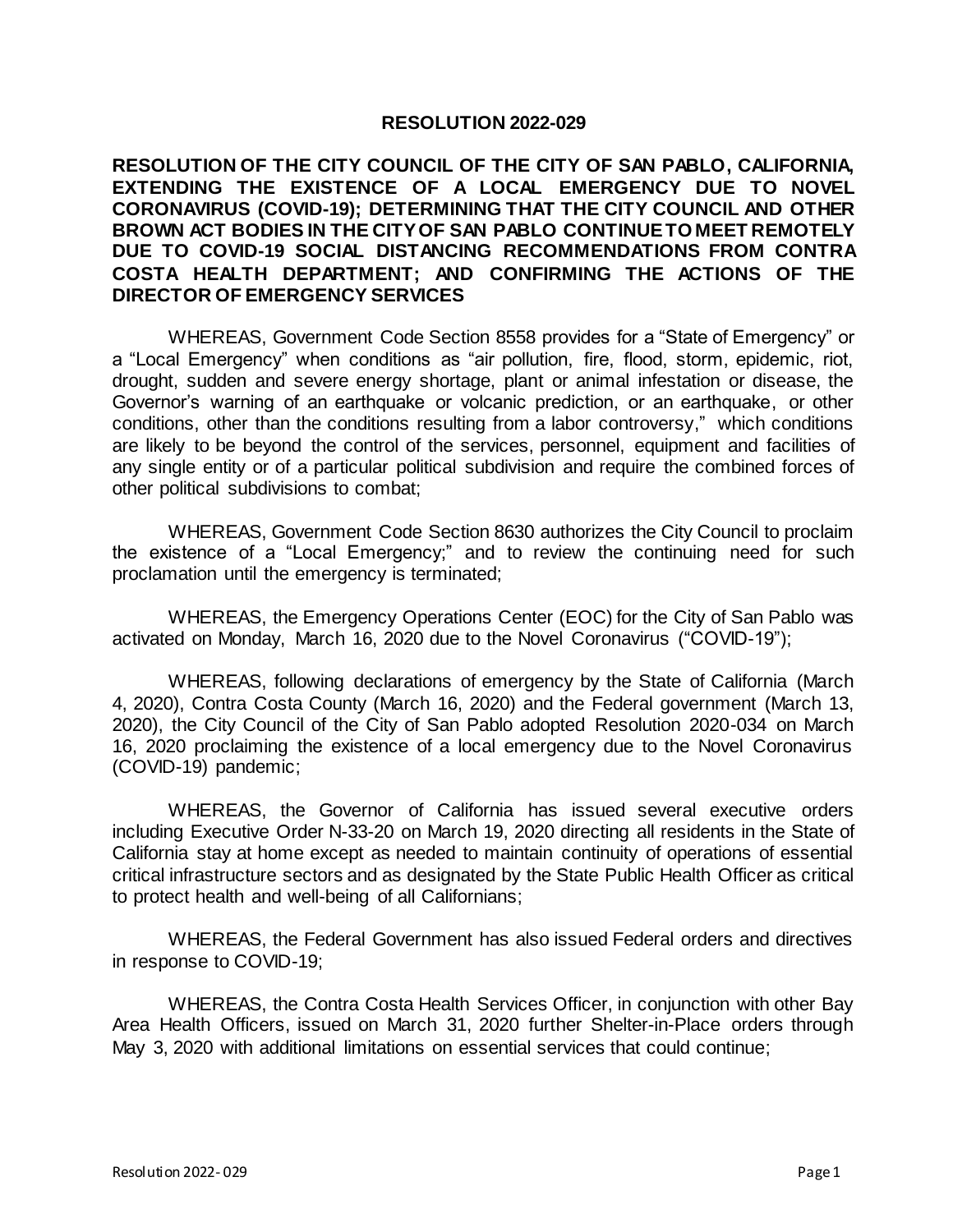WHEREAS, on April 29, 2020, pursuant to Contra Costa Health Department Order No. HO-COVID19-09, the shelter-in-place order was continued until May 31, 2020;

WHEREAS, these governmental actions were taken to "flatten the curve" of the infection rate to avoid overwhelming limited medical resources, especially given the particular challenge with of a high infection rate for asymptomatic individuals; thus, creating "superspreader" events when people are in close proximity;

WHEREAS, on May 18, 2020, pursuant to Contra Costa Health Department Order No. HO-COVID19-14, the shelter-in-place order was continued although allowing some businesses to reopen under certain conditions;

WHEREAS, the Bay Area shelter-in-place order was then extended through May 31, 2020 with the current Contra Costa County Health Department Order dated June 5, 2020 extending the shelter-in-place orders, but with increasing allowance for certain businesses and other activities to occur following certain conditions, recognizing the goals of the Governor's announcement on May 4, 2020 of a "Roadmap for Recovery";

WHEREAS, on July 5, 2020, Contra Costa Health Services Officer issued Order HO-COVID19-22 generally requiring members of the public and workers to wear face coverings when less than 6 feet away from any person who is not a member of the individual's household and when inside or on the grounds of any business;

WHEREAS, on July 11, 2020, the Contra Costa Health Services Officer issued HO-COVID19-24 increasing restrictions on high risk activities and businesses due to increasing community transmissions of COVID-19, hospitalizations, illness and positivity rate;

WHEREAS, on July 13, 2020, the California Department of Public Health provided guidance on closure of various sectors because COVID-19 transmission rates continue to rise throughout the State;

WHEREAS, on August 5, 2020, the Contra Costa Health Services issued an updated Mass Isolation Order and on August 26, 2020 issued a revised social distancing order to allow certain business sectors to begin outdoor operations in light of steadying hospitalization and COVID-19 positivity rates in Contra Costa County; and

WHEREAS, on August 28, 2020, the State issued a new Public Health Order dated August 28, 2020 effective August 31, 2020, which created a new tier system of Counties with guidance for business re-openings known as "California's Plan for Reducing COVID-19 and Adjusting Permitted Sector Activities to Keep Californians Healthy and Safe;"

WHEREAS, on September 4, 2020, the County Public Health Department recognized some stabilization in the rate of COVID-19 cases and hospitalization and issued Health Order HO-COVID19-27 to reiterate social distancing, limitations on gatherings and mask requirements, but also to ease restrictions on some gatherings of children, to allow mining and logging operations and to clarify vehicle gatherings;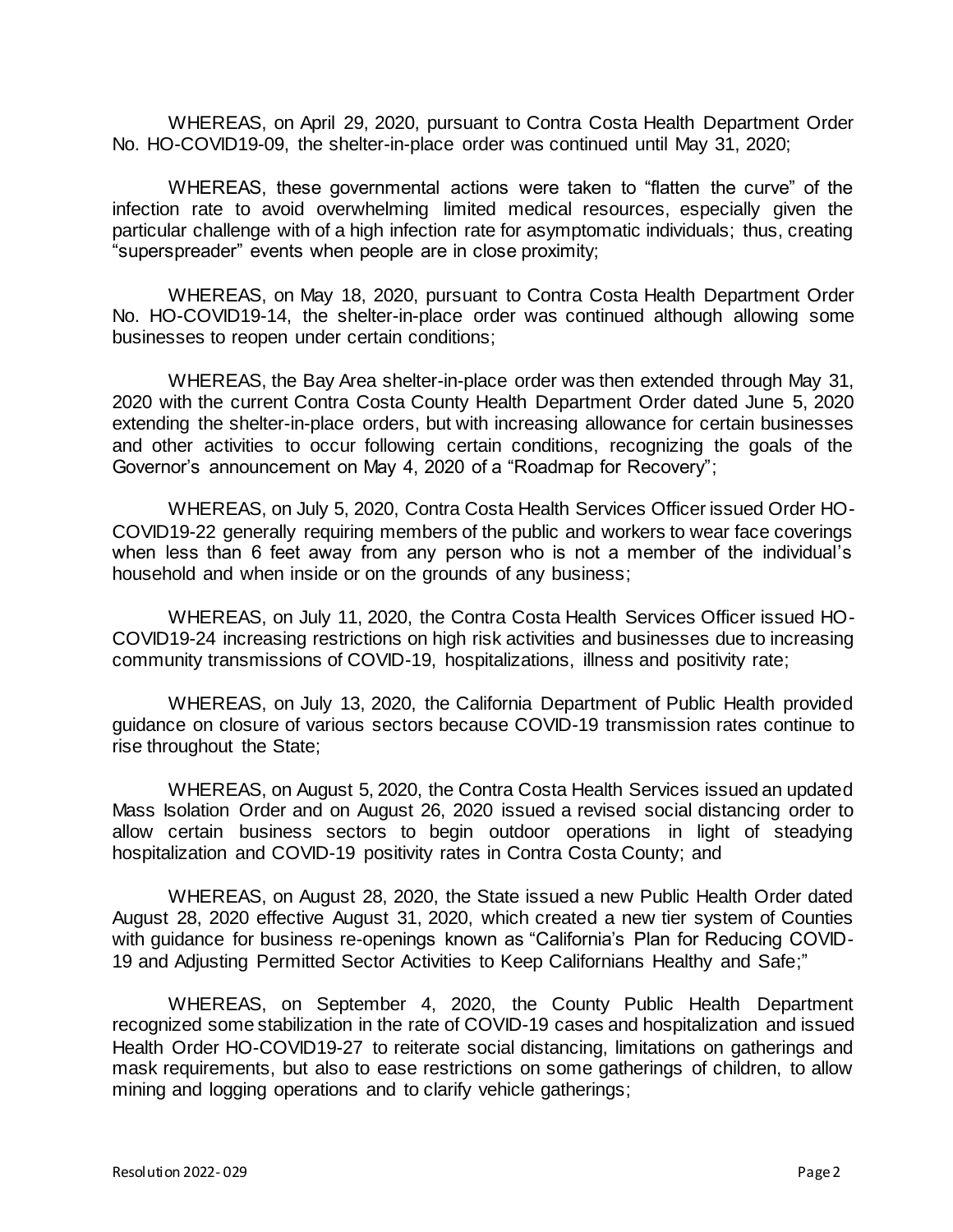WHEREAS, on September 14, 2020, the County Public Health Department issued Health Order HO-COVID19-28 to align with state guidelines for personal care services, cardrooms, racetracks and professional sports without live audiences;

WHEREAS, on September 16, 2020, the County Public Health Department issued Health Order HO-COVID19-29 to align with CDC guidelines on quarantining if exposed to someone with COVID-19, including exceptions for health care workers, first responders, and critical infrastructure workers to continue working if certain conditions are met, with such guidance superseded on October 8, 2020, when the County Public Health Department issued Health Order HO-COVID19-32 to update its Mass Quarantine Order to comply with the State of California Public Health Officer's guidance on who is considered a close contact or not;

WHEREAS, on September 29, 2020, the Contra Costa Health Department announced that Contra Costa County had moved into the less restrictive red tier ("substantial" spread of COVID-19) of the State's [four-tiered, color-coded reopening](https://covid19.ca.gov/safer-economy/)  [system;](https://covid19.ca.gov/safer-economy/)

WHEREAS, on October 6, 2020, the State's [Blueprint for a Safer Economy](https://www.cdph.ca.gov/Programs/CID/DCDC/Pages/COVID-19/COVID19CountyMonitoringOverview.aspx) included a "health equity metric" that will also be used to determine a county's tier to ensure California reopens its economy safely by reducing disease transmission in all communities, particularly given higher COVID rates among communities of color;

WHEREAS, as of October 27, 2020, Contra Costa County moved into the orange tier with moderate infections at 4.1 cases per day per 100,000 and 1.9% positive tests; however, the positivity rate in those in the lowest health equity quartile is 3.9%;

WHEREAS, on November 16, 2020, in light of increasing COVID infection and hospitalization rates throughout the United States, including California, twenty-eight counties were moved back into the purple/widespread infection tier 1, including Contra Costa County;

WHEREAS, on December 3, 2020, the California Department of Public Health issued a Regional Stay at Home Order based on the increasing rate of COVID-19 cases, hospitalizations and positivity rates across California;

WHEREAS, the Bay Area Region, including Contra Costa County, implemented the State's Stay at Home Order from December 6, 2020 until January 25, 2021, with the County reverting to the purple-tier of widespread infection;

WHEREAS, on March 15, 2020, the County moved into the red-tier allowing more openings of businesses and schools;

WHEREAS, on April 7, 2021, the County moved into the orange tier (moderate risk of infection) given decreasing cases and hospitalizations and increasing vaccination rates,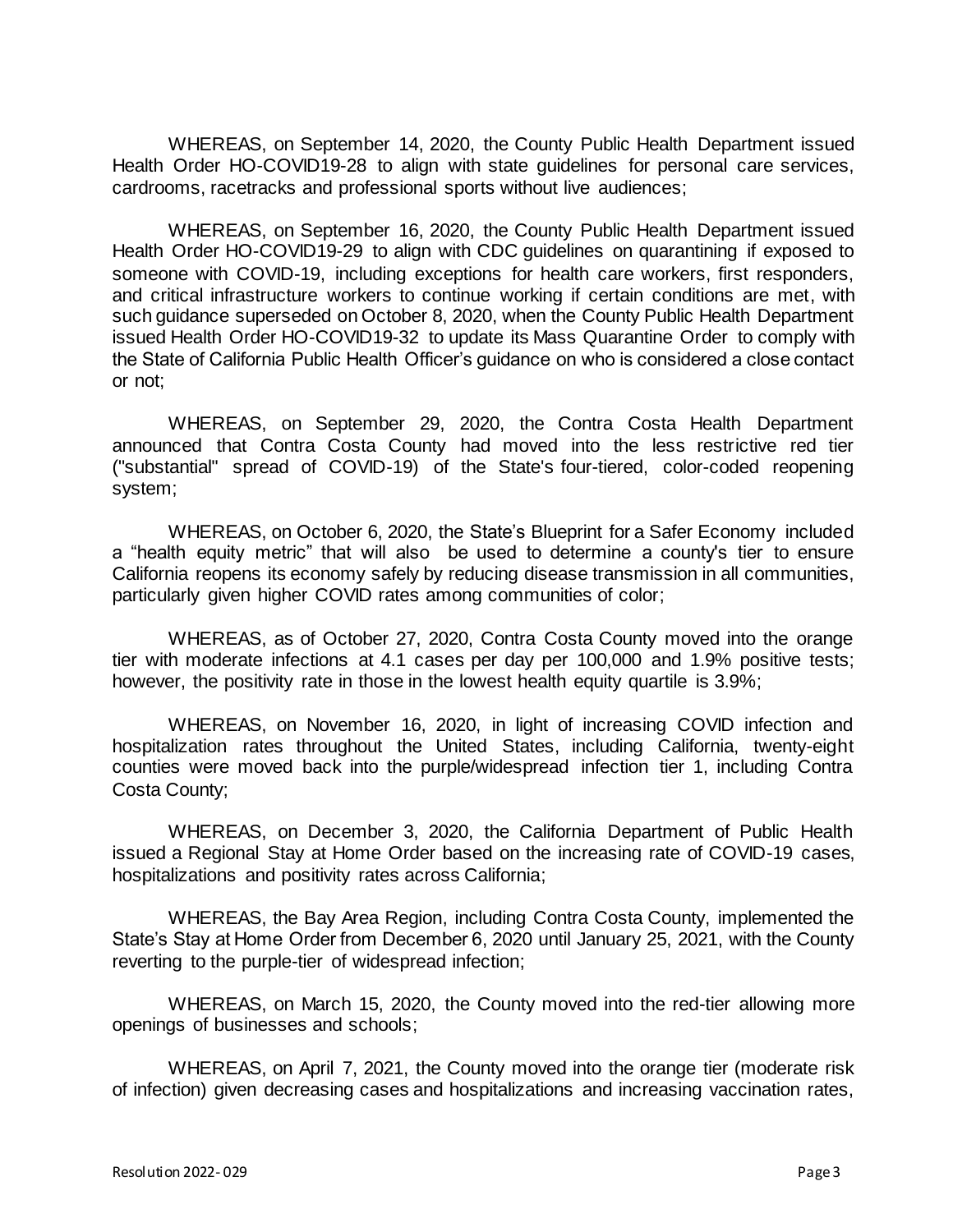allowing additional business and community sectors to open and subsequently aligned with the State's guidelines on the wearing of masks;

WHEREAS, Contra Costa County notified the City on May 5, 2021 that the testing facility at Davis Park would now be run by a State contractor, Logistics Health Incorporated/Optum, and that the County would cover Logistics Health under its insurance and the parties extended the MOU for this use to September 30, 2021 pursuant to a Second Amendment to the Agreement with the County;

WHEREAS, on May 5, 2021, Contra Costa County aligned with the State on relaxing mask requirements, but continued to support some masking requirements through June 15, 2021;

WHEREAS, on June 11, 2021, the State Public Health Officer issued a new Order indicating that on June 15, 2021, the State will move "Beyond the Blueprint for a Safer Economy" and eliminate the color-coded tier system for counties, along with further mask guidance with CalOSHA developing new workplace COVID-19 regulations;

WHEREAS, on July 16, 2021, due to increasing case and hospitalization rates, the Contra Costa Health Officer along with other Bay Area Health Officers recommends that everyone consider wearing face coverings whenever they enter indoor public spaces, regardless of their vaccination status;

WHEREAS, on September 9, 2021, the federal government announced that all employers with more than 100 employees would be required to ensure that their workplace is fully vaccinated or that unvaccinated employees provide proof of a negative test weekly;

WHEREAS, Assembly Bill 361 was passed to allow teleconferencing during a proclaimed state of emergency in certain circumstances, including if State or local officials have imposed or recommended measures to promote social distancing (e.g. during a pandemic);

WHEREAS, on September 20, 2021, Contra Costa Heath Services Department provided recommendations for safely holding public meetings given the COVID-19 pandemic signed by Health Officer Chris Farnitano, MD with the Department's primary recommendation is: "On-line meetings (teleconferenced meetings) are strongly recommended as those meetings present the lowest risk of transmission of SARS-CoV-2, the virus that causes COVID-19";

WHEREAS, under County Health Order HO-COVID19-60 dated December 27, 2021, Emergency First Responders are now required to have a COVID-19 booster to be deemed "fully vaccinated" or undergo weekly testing;

WHEREAS, due to increasing infection rates (County transmission level is back to red-high) and increasing hospitalization rates, masks are required in all indoor public settings regardless of vaccination status as of December 28, 2021;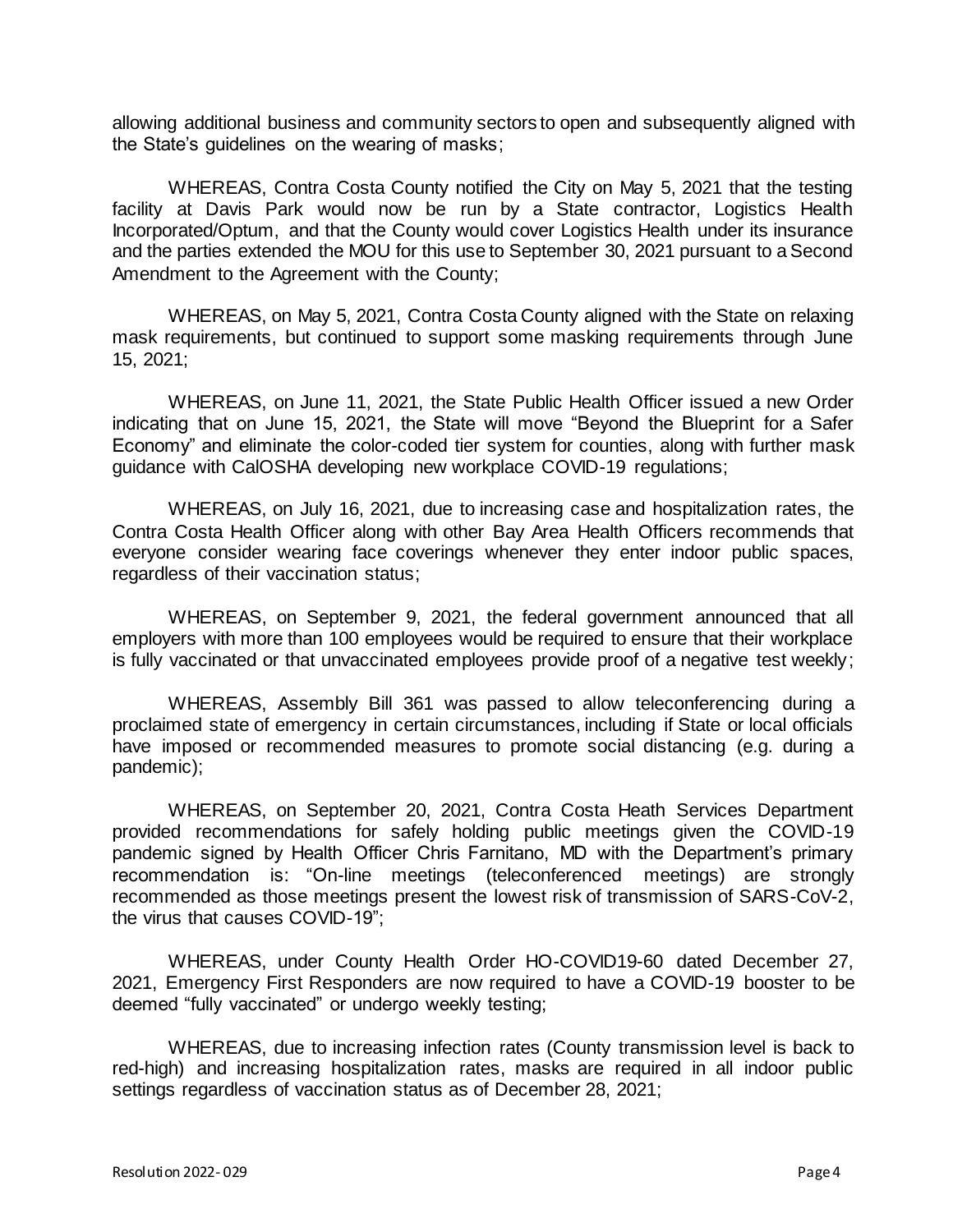WHEREAS, as the State and County have announced the lifting of the mask mandate for many indoor venues as of February 16, 2022; although, businesses and operators may still require masks and masks are encouraged to decrease the risk of transmission;

WHEREAS turning to City actions, on April 6, 2020, pursuant to Resolution 2020- 042, the City Council extended the declaration of a local emergency and confirmed the actions taken by the Director of Emergency Services including but not limited to:

- 1. Emergency Services Order No. 1 issued March 23, 2020, which addressed operational issues during the emergency including a Modified City Operations Plan dated March 19, 2020; and
- 2. Revised Modified City Operations Plan dated April 1, 2020, declaring certain City projects as "Essential Governmental Functions/Public Works Projects" and further limiting activities;

WHEREAS, on April 20, 2020, pursuant to Resolution 2020-051, the City Council extended the declaration of a local emergency and confirmed the actions taken by the Director of Emergency Services including but not limited to:

- 1. Revised Modified City Operations Plan dated April 8, 2020 further limiting access to City Administrative Offices and essential services occurring at City facilities; and continuing to cancel all City-sponsored community events and gatherings per the Governor's State-wide Executive Orders No. N-25-20 (03/12/20) and No. N-33-20 (03/19/20) and Contra Costa County Health Department Order No. #HO-COVID-19-03 (03/31/2020);
- 2. City of San Pablo Administrative Policy Coronavirus (COVID-19): Families First Coronavirus Response Act (FFCRA) and Emergency Family and Medical Leave Expansion Act (EFMLE) dated April 1, 2020;
- 3. City of San Pablo Administrative Policy Limited Duration Telework Policy dated April 1, 2020;

WHEREAS, on May 4, 2020, pursuant to Resolution 2020-055, the City Council extended the declaration of a local emergency and confirmed the actions taken by the Director of Emergency Services including but not limited to:

- 1. Revised Modified City Operations Plan dated April 20, 2020 regarding face coverings in response to Contra Costa County Health Department Order No. #HO-COVID-19-08 (04/17/2020);
- 2. Revised Modified City Operations Plan dated April 30, 2020 in response to Contra Costa County Health Department Order No. #HO-COVID-19-09 (04/29/2020)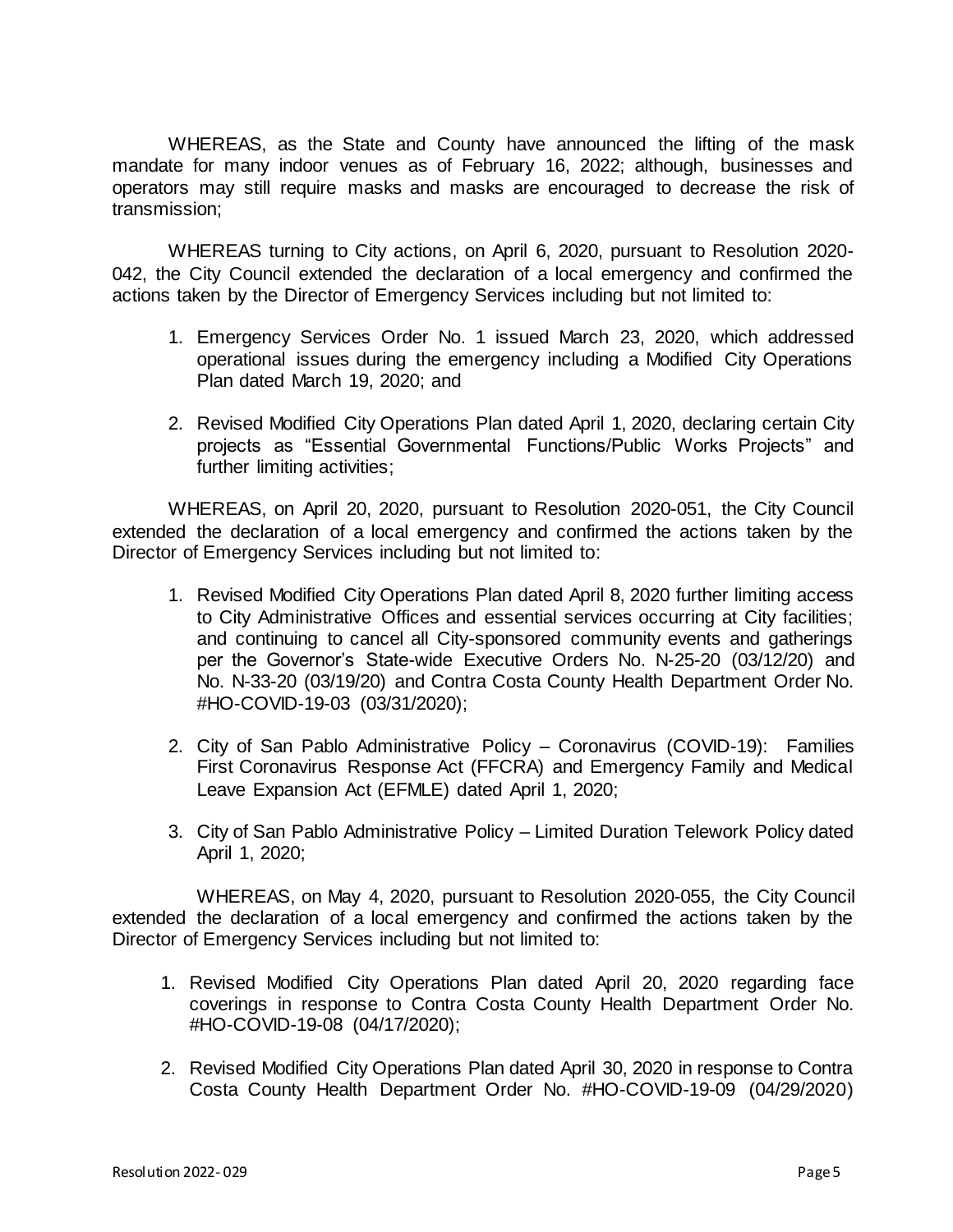extending the shelter-in-place order to May 31, 2020 but allowing some businesses and activities to resume; and

3. City Essential Business/Project Updates dated May 4, 2020;

WHEREAS, on May 18, 2020, pursuant to Resolution 2020-060, the City Council extended the declaration of a local emergency and confirmed the actions taken by the Director of Emergency Services including but not limited to:

1. Memorandum dated May 7, 2020 to implement COVID-19 Informational Hotline for San Pablo residents;

WHEREAS, on June 1, 2020, pursuant to Resolution 2020-068, the City Council extended the declaration of a local emergency and confirmed the actions taken by the Director of Emergency Services including but not limited to:

1. Letter dated May 22, 2020 to the Contra Costa County Health Services Department re: Casino San Pablo Notification to Re-Open and discussion with Contra Costa County Health Officials;

WHEREAS, on June 15, 2020, pursuant to Resolution 2020-077, the City Council extended the declaration of a local emergency and confirmed the actions taken by the Director of Emergency Services including but not limited to:

- 1. Memos from the City Manager and Assistant City Manager: "Expectations of Employees Returning to Work" dated June 3, 2020; "Protocols for Social Distancing -- COVID-19 Response Plan" dated June 3, 2020; "COVID-19 Health Screenings" dated June 3, 2020; and
- 2. Revised Modified City Operations Plan dated June 4, 2020

WHEREAS, on July 6, 2020, pursuant to Resolution 2020-086, the City Council extended the declaration of a local emergency and confirmed the actions taken by the Director of Emergency Services; and

WHEREAS, on July 20, 2020, pursuant to Resolution 2020-094, the City Council extended the declaration of a local emergency and confirmed the actions taken by the Director of Emergency Services including but not limited to:

1. COVID-19 Health Screening and Protocols for candidates and those involved with ballot measures who need to come to City Hall.

WHEREAS, the City has also established a City hotline for assistance with COVID-19 resources and questions; and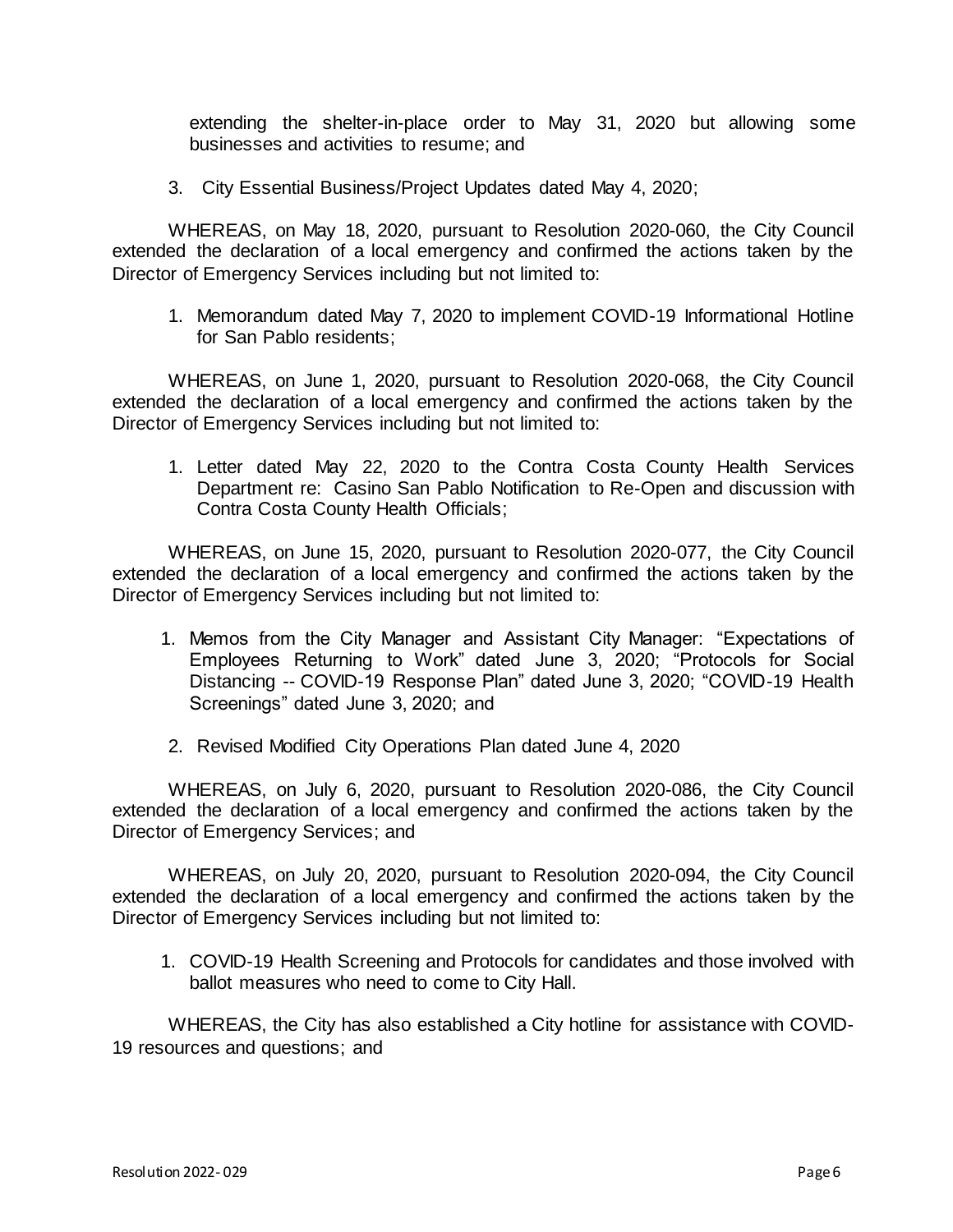WHEREAS, on August 3, 2020, pursuant to Resolution 2020-105, the City Council extended the declaration of a local emergency and confirmed the actions taken by the Director of Emergency Services including but not limited to:

1. City Council Meeting Protocols at City Hall during COVID-19 Emergency;

WHEREAS, On September 8, 2020, pursuant to Resolution 2020-115, the City Council extended the declaration of a local emergency and confirmed the actions taken by the Director of Emergency Services including but not limited to:

1. "COVID-19 Hot Zone and Employee Reporting in the Workplace" dated August 6, 2020

WHEREAS, on September 8, 2020 per Resolution 2020-112, the City Council confirmed an agreement with Contra Costa County to provide financial support for the COVID-19 Youth/Young Adult Ambassadors to be trained about COVID-19 and then to prepare and post messages about COVID-19 on social media;

WHEREAS, on September 8, 2020 per Resolution 2020-116, the City Council amended the City Council Priority Workplan to explore the feasibility of a financial assistance grant or loan program for local San Pablo businesses affected by the COVID-19 pandemic in collaboration with the San Pablo EDC (San Pablo Economic Development Corporation);

WHEREAS, on September 21 2020, pursuant to Resolution 2020-123, the City Council extended the declaration of a local emergency and confirmed the actions taken by the Director of Emergency Services; and

WHEREAS, on September 21, 2020, the City Council also adopted Ordinance 2020- 010 repealing Ordinance 2020-006, which suspended automatic approval deadlines during the COVID-19 emergency. The City Council also approved Resolution 2020-124 extending the Housing Assistance Grant Program and Resolution 2020-125 creating an Ad Hoc City Council Committee to address COVID-19 issues;

WHEREAS, on October 5, 2020, pursuant to Resolution 2020-127, the City Council extended the declaration of a local emergency and confirmed the actions taken by the Director of Emergency Services; and

WHEREAS, on October 21, 2020, pursuant to Resolution 2020-131, the City Council extended the declaration of a local emergency and confirmed the actions taken by the Director of Emergency Services; and

WHEREAS, on November 2, 2020, pursuant to Resolution 2020-136, the City Council extended the declaration of a local emergency and confirmed the actions taken by the Director of Emergency Service since the last meeting, including but not limited to: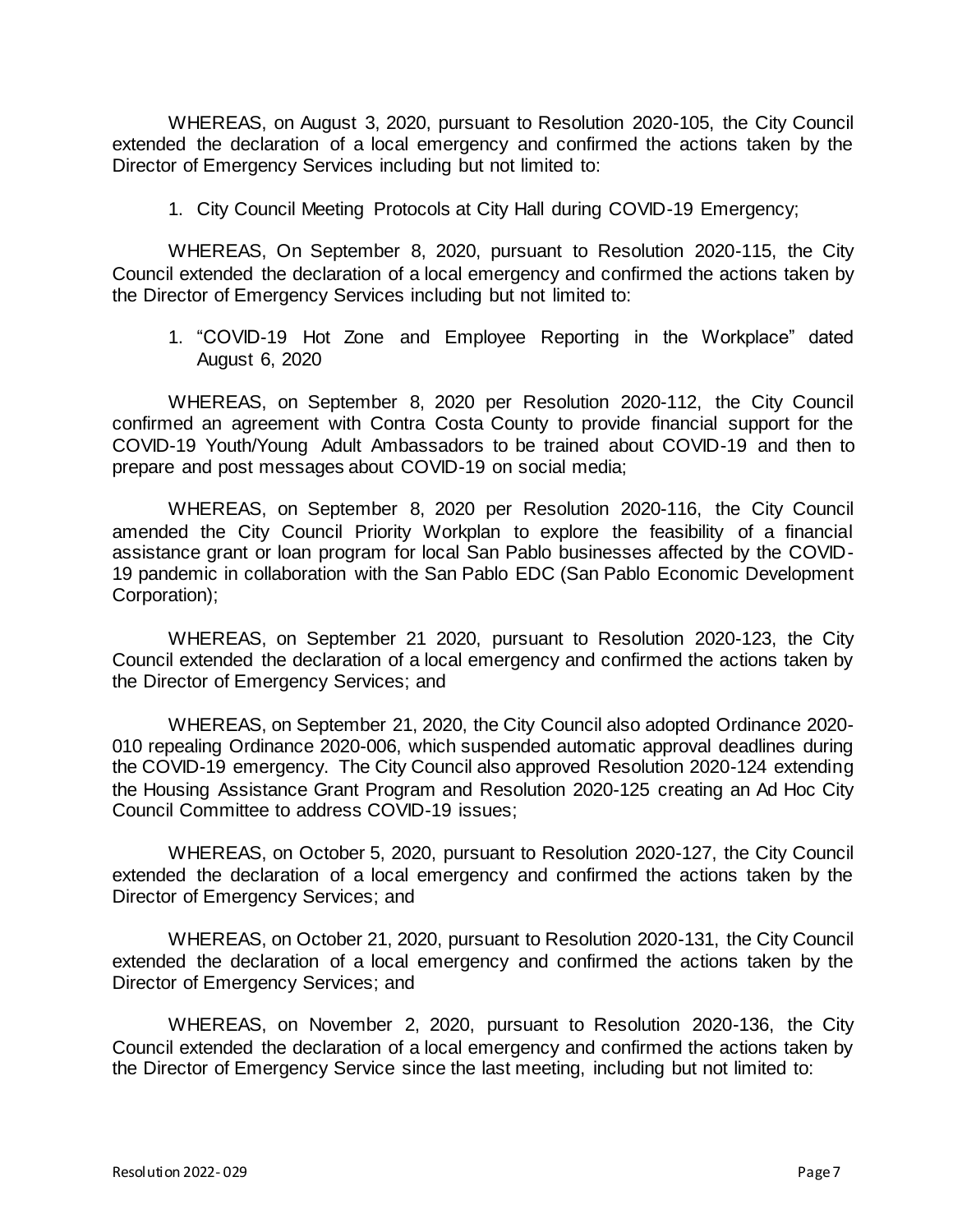1. Coronavirus COVID-19 Update and Revised City Modified Operations Plan (Version #9 dated October 28, 2020)

WHEREAS, on November 2, 2020, pursuant to Resolution 2020-135, the City Council also authorized a one-time event sponsorship of \$3,000 for the Free COVID-19 Testing Event available to the public scheduled for Saturday, November 7, 2020; and

WHEREAS, on November 16, 2020, pursuant to Resolution 2020-139, the City Council extended the declaration of a local emergency and confirmed the actions taken by the Director of Emergency Service since the last meeting; and

WHEREAS, on November 16, 2020, pursuant to Resolution 2020-143, the City Council also approved a memorandum of agreement with Contra Costa Health Services to create of COVID-19 testing site at the Davis Park Multi-purpose room; and

WHEREAS, on December 7, 2020, pursuant to Resolution 2020-154, the City Council extended the declaration of a local emergency and confirmed the actions taken by the Director of Emergency Services since the last meeting; and

WHEREAS, on December 21, 2020, pursuant to Resolution 2020-159, the City Council extended the declaration of a local emergency and confirmed the actions taken by the Director of Emergency Services since the last meeting; and

WHEREAS, on January 19, 2021, pursuant to Resolution 2021-02, the City Council extended the declaration of a local emergency and confirmed the actions taken by the Director of Emergency Services since the last meeting;

WHEREAS, on February 2, 2021, pursuant to Resolution 2021-10, the City Council extended the declaration of a local emergency and confirmed the actions taken by the Director of Emergency Services since the last meeting;

WHEREAS, on February 16, 2021, pursuant to Resolution 2021-14, the City Council extended the declaration of a local emergency and confirmed the actions taken by the Director of Emergency Services since the last meeting including but not limited to:

1. City's Revised Modified Operations Plan dated February 4, 2021 to implement stricter mask wearing requirement at City facilities;

WHEREAS, on March 1, 2021, pursuant to Resolution 2021-19, the City Council extended the declaration of a local emergency and confirmed the actions taken by the Director of Emergency Services since the last meeting;

WHEREAS, on March 1, 2021, pursuant to Resolution 2021-20, the City Council also authorized a letter agreement with Contra Costa County to continue providing financial support of up to \$4,200 for San Pablo youths to continue participating in the COVID-19 Youth and Young Adult Ambassadors program;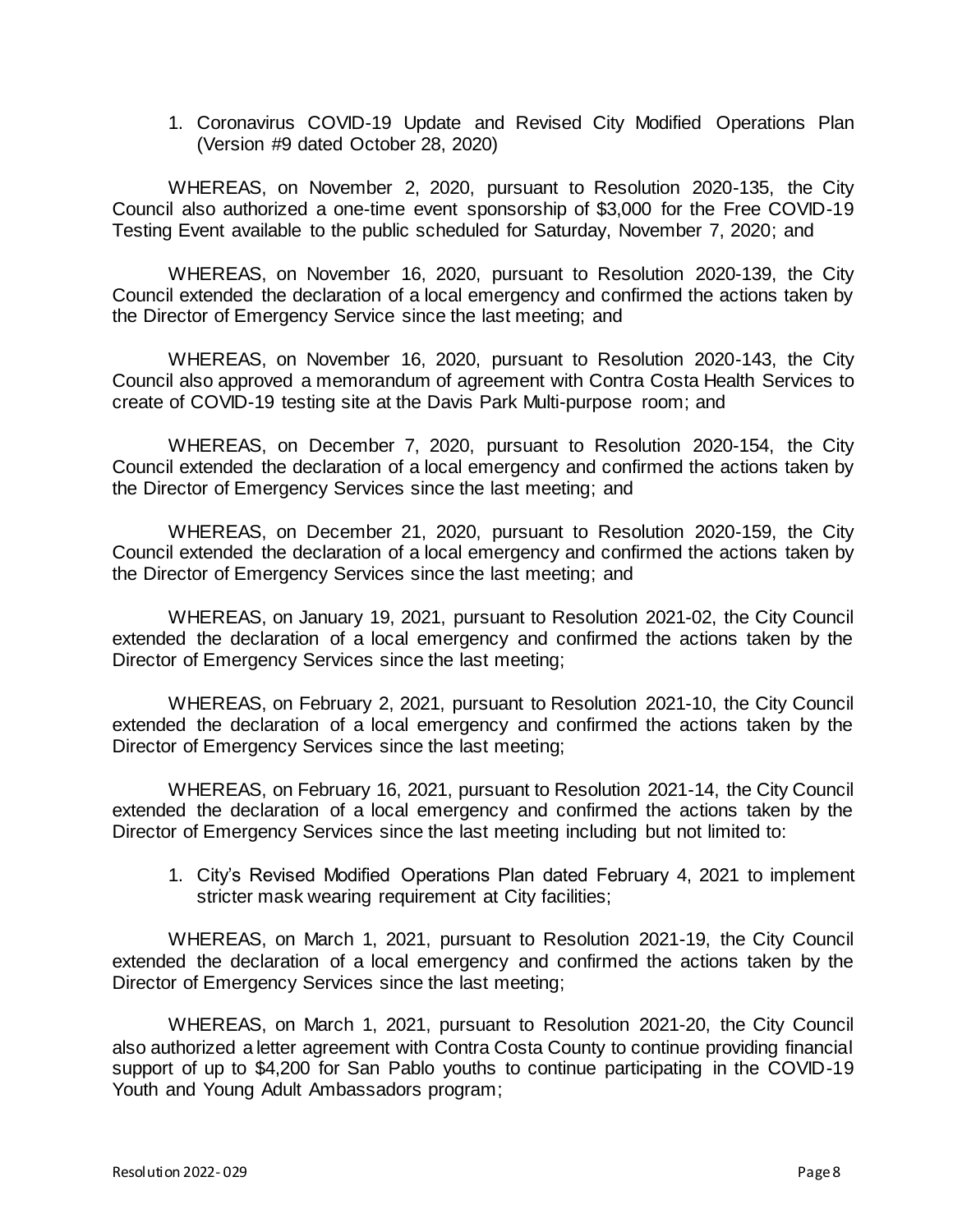WHEREAS, on March 15, 2021, pursuant to Resolution 2021-024, the City Council extended the declaration of a local emergency and confirmed the actions taken by the Director of Emergency Services since the last meeting, including but not limited to including but not limited to the promulgation of the Temporary Administrative Policy regarding COVID-19 Families First Coronavirus Response Act (FFCRA) – Temporary City Extended Leave;

WHEREAS, on March 15, 2021, pursuant to Resolution 2021-028, the City Council decided to cancel certain City-sponsored large-scale events for calendar year 2021 due to the COVID-19 pandemic;

WHEREAS, on April 5, 2021, pursuant to Resolution 2021-033, the City Council extended the declaration of a local emergency and confirmed the actions taken by the Director of Emergency Services since the last meeting;

WHEREAS, on April 5, 2021, pursuant to Resolution 2021-038, the City Council entered into an amended Memorandum of Agreement with the County to provide a framework for the County Public Health Department and City Manager to mutually agree to the use of additional City facilities for COVID-19 testing or vaccination sites;

WHEREAS, on April 5, 2021, pursuant to Resolution 2021-033, the City Council extended the declaration of a local emergency and confirmed the actions taken by the Director of Emergency Services since the last meeting;

WHEREAS, on April 19, 2021, pursuant to Resolution 2021-047, the City Council extended the declaration of a local emergency and confirmed the actions taken by the Director of Emergency Services since the last meeting;

WHEREAS, on May 3, 2021, pursuant to Resolution 2021-053, the City Council extended the declaration of a local emergency and confirmed the actions taken by the Director of Emergency Services since the last meeting;

WHEREAS on May 17, 2021, pursuant to Resolution 2021-057, the City Council extended the declaration of a local emergency and confirmed the actions taken by the Director of Emergency Services since the last meeting including but not limited to:

- 1. the COVID-19 Prevention Program required by CalOSHA; and
- 2. Logistic Health Incorporated as agent of the County running the Davis Park COVID-19 testing facility;

WHEREAS, on June 7, 2021, pursuant to Resolution 2021-066, the City Council extended the declaration of a local emergency and confirmed the actions taken by the Director of Emergency Services since the last meeting including but not limited to: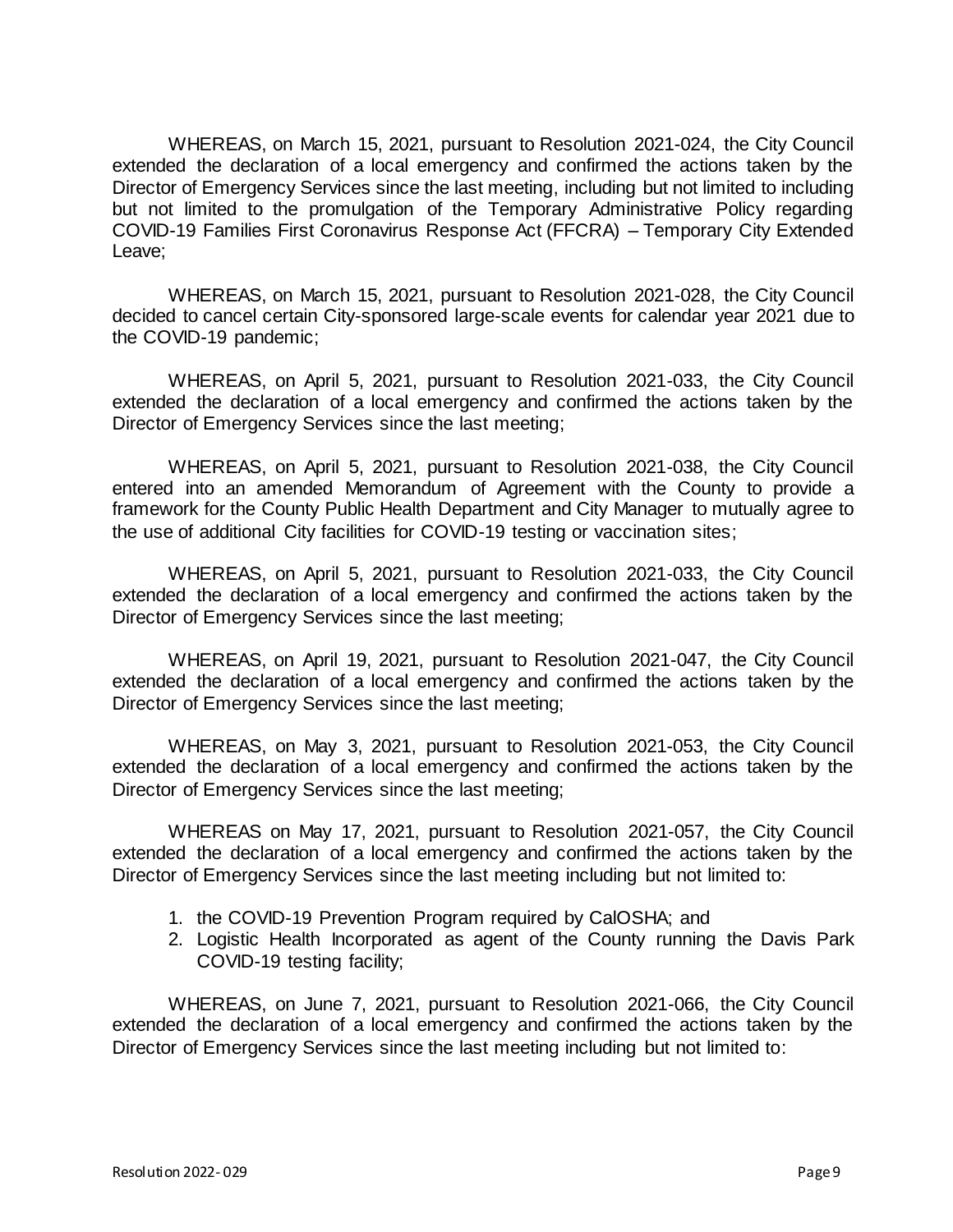- 1. City Proposed Re-Opening Plan for Local Government Services v.11 issued May 13, 2021 by the City Manager/Director of Emergency Services; and
- 2. Revised COVID-19 Supplemental Sick Leave Policy dated May 17, 2021 as authorized by the federal American Rescue Plan Act and the State Senate Bill 95; and

WHEREAS, on June 21, 2021, pursuant to Resolution 2021-075, the City Council extended the declaration of a local emergency and confirmed the actions taken by the Director of Emergency Services since the last meeting;

WHEREAS, on July 6, 2021, pursuant to Resolution 2021-093, the City Council approved the implementation of the "Welcome Back Reopening Plan" dated July 1, 2021, which opened City parks and fields as of July 1, 2021 and amended the Preliminary Reopening phases to have Phase II of City employees working full-time in City facilities starting August 16, 2021;

WHEREAS, on July 19, 2021, pursuant to Resolution 2021-095, the City Council extended the declaration of a local emergency and confirmed the actions taken by the Director of Emergency Services since the last meeting including but not limited to:

- 1. Worksite-Specific COVID-19 Plan dated July 1, 2021
- 2. Second Amendment to the MOU with the County to extend COVID-19 testing at Davis Park to September 30, 2021;

WHEREAS, on August 2, 2021, pursuant to Resolution 2021-101, the City Council extended the declaration of a local emergency and confirmed the actions taken by the Director of Emergency Services since the last meeting;

WHEREAS, on September 7, 2021, pursuant to Resolution 2021-107, the City Council extended the declaration of a local emergency and confirmed the actions taken by the Director of Emergency Services since the last City Council meeting including but not limited to:

- 1. Modified City Operations Plan version 13 dated August 4, 2021 -- Due to a surge in COVID-19 infection rates in part caused by the Delta variant and stagnating vaccination rates, the City implemented a revised Modified Operations Plan that addressed:
	- a. Compliance with more stringent Cal-OSHA Emergency Temporary Standards (ETS) due to employee outbreaks of COVID-19
	- b. Mandatory submission of COVID-19 Employee Vaccination Forms
	- c. Postponement of Phase II to September 15, 2021 in City's adopted Welcome Back Re-opening Plan
- 2. Modified City Operations Plan version 14 dated August 24, 2021 that is effective September 1, 2021, City employees who are unvaccinated or refuse to provide vaccination status information will be required to be tested at least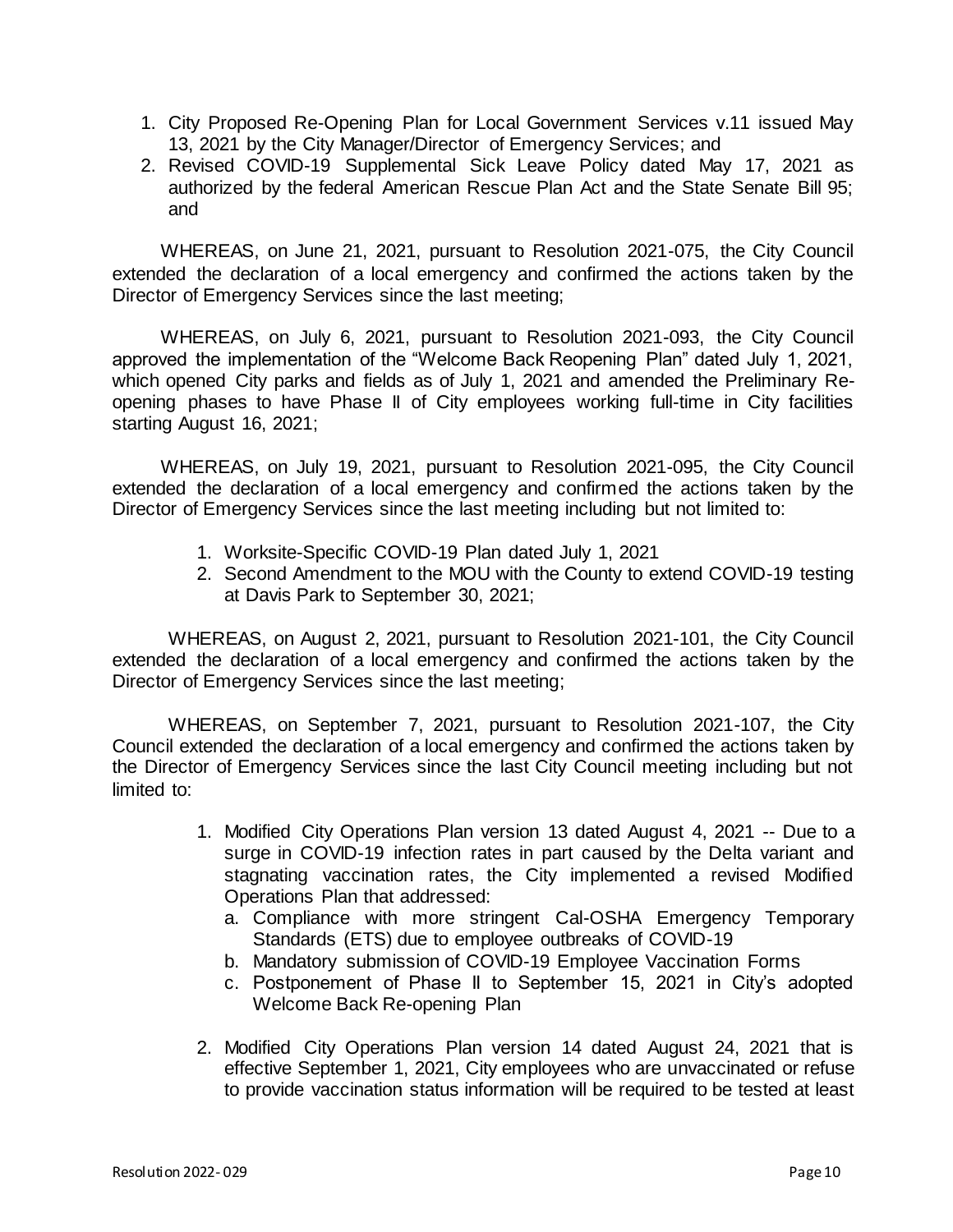weekly. This step was taken in part due to increasing number of COVID-19 cases and exposures among City employees, which require the City to follow stricter Cal-OSAH requirements related to masking and social distancing to reduce COVID-19 exposures.

3. Extended the County's use of the Davis Park Community Center for testing until December 31, 2021;

WHEREAS, on September 21, 2021, pursuant to Resolution 2021-121, the City Council extended the declaration of a local emergency and confirmed the actions taken by the Director of Emergency Services since the last meeting, including but not limited to:

> 1. Revised Modified City Operations Plan version 15 dated September 3, 2021 -- Due to a surge in COVID-19 infection rates in part caused by the Delta variant and stagnating vaccination rates, the City implemented a revised Modified Operations Plan that requires elected officials to provide proof of vaccination or a negative COVID-19 test within prior 72 hours of entering a City facility, worksite or event.

WHEREAS, on September 29, 2021, at a Special City Council meeting, the City Council determined that the City Council and other San Pablo Brown Act bodies would continue to meet remotely due to COVID-19 social distancing recommendations from Contra Costa Health Department;

WHEREAS, on October 4, 2021, pursuant to Resolution 2021-129, the City Council extended the declaration of a local emergency; determined that the City Council and other Brown Act bodies in the City of San Pablo continue to meet remotely due to COVID-19 social distancing recommendations from Contra Costa Health Department and for the safety of all in accordance with Assembly Bill 361's revisions to the Brown Act to address remote meetings during emergencies; and confirmed the additional actions taken by the Director of Emergency Services, including those actions taken since the last Council meeting;

WHEREAS, on October 18, 2021, pursuant to Resolution 2021-131, the City Council extended the declaration of a local emergency; determined that the City Council and other Brown Act bodies in the City of San Pablo continue to meet remotely due to COVID-19 social distancing recommendations from Contra Costa Health Department; and confirmed the additional actions taken by the Director of Emergency Services, including those actions taken since the last Council meeting including but not limited to:

1. Revised Modified City Operations Plan version 16 dated September 14, 2021 regarding rules for those entering City facilities and participating in City programs;

WHEREAS, on November 1, 2021, pursuant to Resolution 2021-141, the City Council extended the declaration of a local emergency; determined that the City Council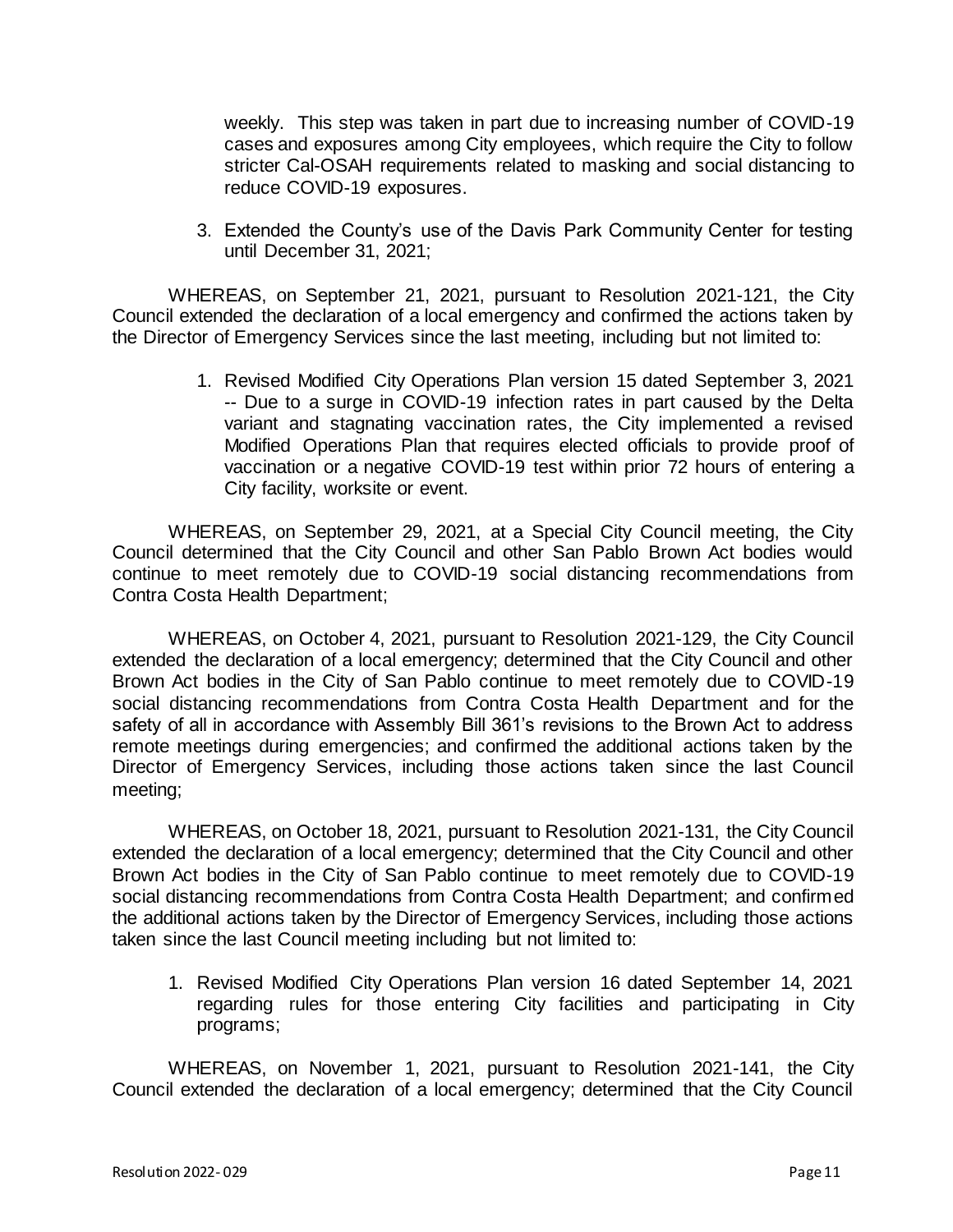and other Brown Act bodies in the City of San Pablo continue to meet remotely due to COVID-19 social distancing recommendations from Contra Costa Health Department; and confirmed the additional actions taken by the Director of Emergency Services, including those actions taken since the last Council meeting including but not limited to:

1. Revised Modified City Operations Plan version 17 dated October 14, 2021 regarding rules for those entering City facilities and participating in City programs;

WHEREAS, on November 15, 2021, pursuant to Resolution 2021-147, the City Council extended the declaration of a local emergency; determined that the City Council and other Brown Act bodies in the City of San Pablo continue to meet remotely due to COVID-19 social distancing recommendations from Contra Costa Health Department; and confirmed the additional actions taken by the Director of Emergency Services, including those actions taken since the last Council meeting;

WHEREAS, on December 6, 2021, pursuant to Resolution 2021-152, the City Council extended the declaration of a local emergency; determined that the City Council and other Brown Act bodies in the City of San Pablo continue to meet remotely due to COVID-19 social distancing recommendations from Contra Costa Health Department; and confirmed the additional actions taken by the Director of Emergency Services, including those actions taken since the last Council meeting including but not limited to:

- 1. Execution of a Third Amendment to Memorandum of Agreement with the County for use of Davis Park Community Center for COVID-19 testing until December 31, 2021 which the City Council confirmed on September 7, 2021.
- 2. Authorization of a Fourth Amendment to Memorandum of Agreement with the County for use of Davis Park Community Center for COVID-19 testing under March 31, 2022;

WHEREAS, on December 20, 2021, pursuant to Resolution 2021-161, the City Council extended the declaration of a local emergency; determined that the City Council and other Brown Act bodies in the City of San Pablo continue to meet remotely due to COVID-19 social distancing recommendations from Contra Costa Health Department; and confirmed the additional actions taken by the Director of Emergency Services, including those actions taken since the last Council meeting;

WHEREAS, on January 18, 2022, pursuant to Resolution 2022-007, the City Council extended the declaration of a local emergency; determined that the City Council and other Brown Act bodies in the City of San Pablo continue to meet remotely due to COVID-19 social distancing recommendations from Contra Costa Health Department; and confirmed the additional actions taken by the Director of Emergency Services, including those actions taken since the last Council meeting including but not limited to: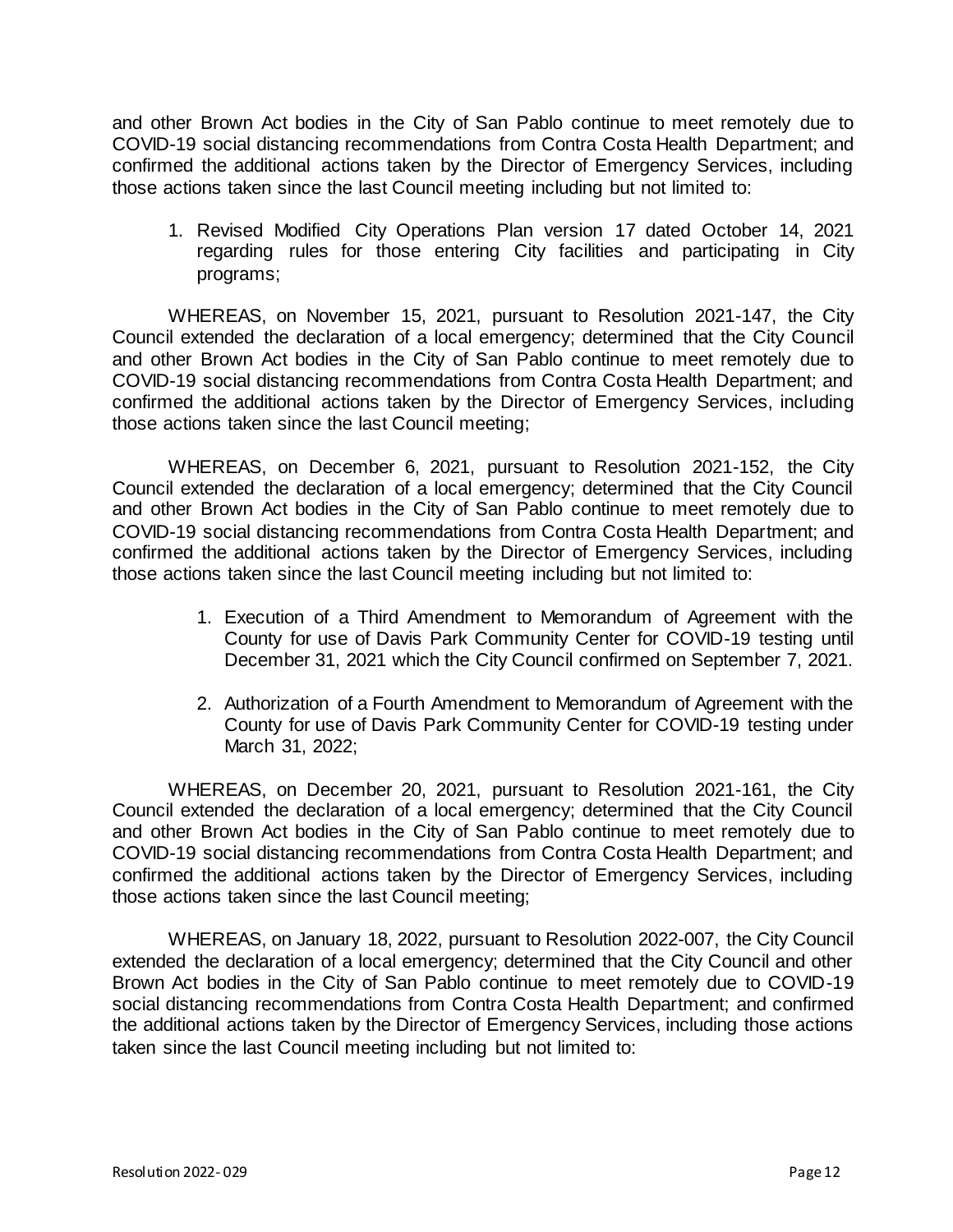- 1. Revised Modified City Operations Plan version 18 dated January 7, 2022 regarding rules for those entering City facilities and participating in City programs including the shutting down of City administrative offices for the week of January 10, 2022 and directing applicable City staff to work remotely; and
- 2. City Administrative Policy for COVID-19 Vaccination or Mandatory Testing revised January 7, 2022, including that all new City employees must be vaccinated unless granted medical or religious exemption;

WHEREAS, on February 7, 2022, pursuant to Resolution 2022-018, the City Council extended the declaration of a local emergency; determined that the City Council and other Brown Act bodies in the City of San Pablo continue to meet remotely due to COVID-19 social distancing recommendations from Contra Costa Health Department; and confirmed the additional actions taken by the Director of Emergency Services, including those actions taken since the last Council meeting including but not limited to:

1. Revised Modified City Operations Plan version 19 dated January 13, 2022 regarding rules for those entering City facilities and participating in City programs including the shutting down of City administrative offices until January 31, 2022 and directing applicable City staff to work remotely;

WHEREAS, as set forth in the staff reports and presentations accompanying each Resolution extending the declaration of a local emergency and as reported in federal, state and county public health websites, the COVID-19 cases and deaths continue to rise with San Pablo continuing to be identified as a "hot spot" with a high per capita rate of confirmed COVID-19 cases in Contra Costa County; although, the vaccination rate is increasing; and

WHEREAS, according to the East Bay Economic Development Alliance's (East Bay EDA) Business Recovery Survey Results published on May 19, 2020, 80% of East Bay businesses are "microbusinesses" employing fewer than 10 employees, which often have limited cash reserves and are not positioned to take on more debt to survive COVID19 and shelter-in-place orders; microbusinesses are more likely to be minority- or women-owned compared to larger businesses; nearly 40% of the survey respondents were temporarily closed because they were not considered "essential" and 42.3% of West Contra Costa County businesses temporarily closed;

WHEREAS, eleven out of fifteen surveyed West Contra Costa County businesses indicated staff reductions in the 75-100% range, with layoffs and revenue losses hitting lowwage workers the hardest with impacts in the following industries: food and beverage; retail and personal services; hospitality/leisure/entertainment and many San Pablo residents have experienced job loss or reduced hours due to COVID-19 and shelter-in-place orders;

WHEREAS, Contra Costa County overall saw an increase in unemployment from a March unemployment rate of 4.1 percent to an April unemployment rate of 14.5 percent, with nearly 3.7 million Californians filing for unemployment during the first six weeks of COVID-19 pandemic and the nation seeing the highest level of unemployment in 70 years;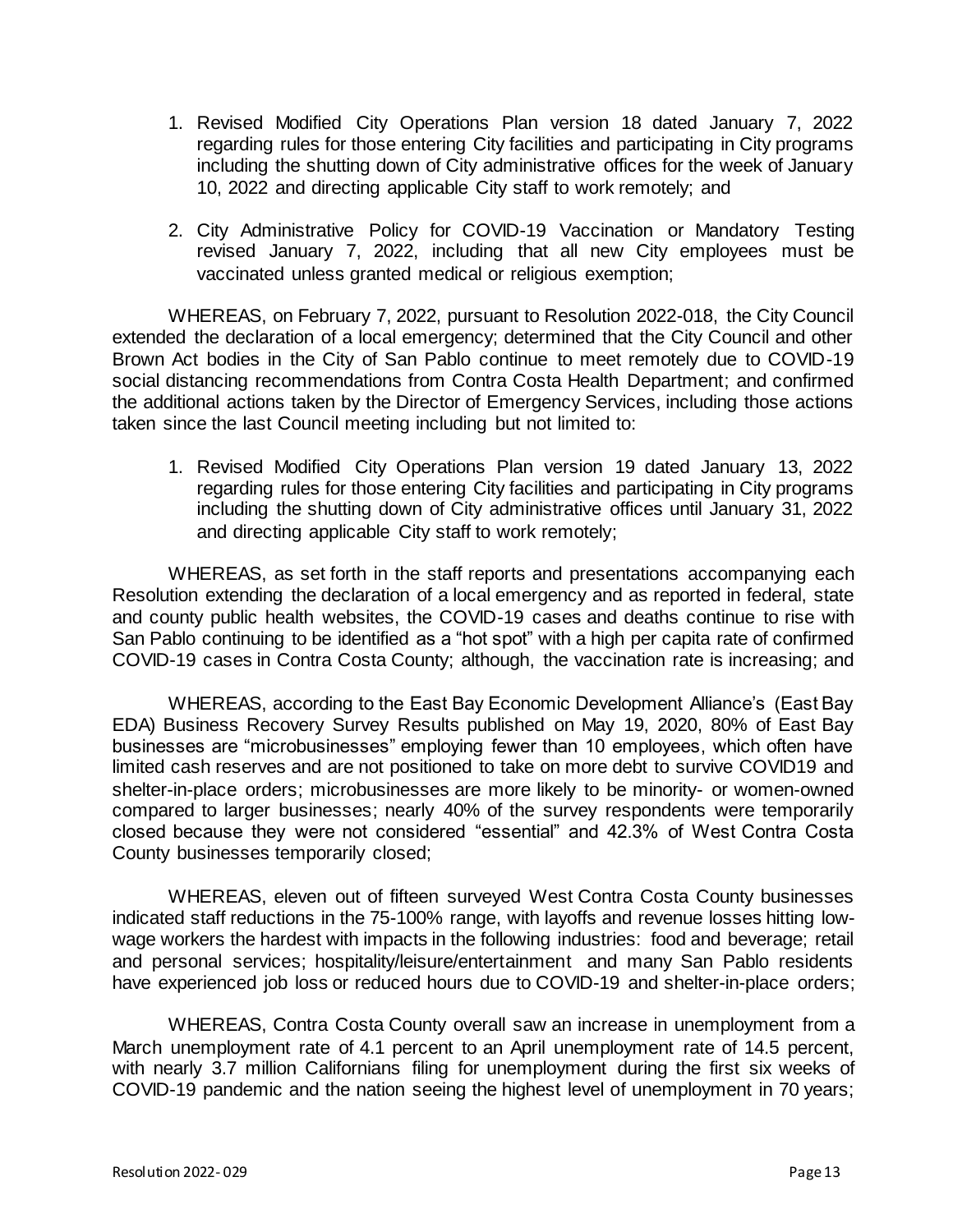WHEREAS, according to the East Bay EDA, there were 25,560 jobs lost in the East Bay during March and April, representing nearly 30% of job cuts in the nine-county Bay Area. However, the Urban Institute estimated 45,666 low-income jobs (annual earnings below \$40,000) lost just in Contra Costa County through May 8, 2020;

WHEREAS, it was reported in the LA Times on August 21, 2020 that California's unemployment rate is at 13.3% with 3 million on unemployment and 202,136 new claims in the week prior to the article. Contra Costa County's rate is 14.5% with 77,600 unemployed individuals;

WHEREAS, on December 14, 2020, the website for the State's Employment Development Department (EDD) showed that California's unemployment rate in September 2020 was 11.0% with 2,058,800 unemployed individuals, but that data was from September 12 before the current shut down. In February 2021, the unemployment rate in California was 8.5%;

WHEREAS, California's July 2021 unemployment rate of 7.6% was 5.6 percentage points lower than it was in July 2020; although, new unemployment claims continue;

WHEREAS, to address these economic impacts and the critical need that residents remain sheltered during the pandemic to decrease the transmission of COVID-19, on April 27, 2020, the City Council adopted Urgency Ordinance 2020-008 temporarily prohibiting evictions of residential and commercial real property tenants impacted by the COVID-19 pandemic and establishing a moratorium on rent increases. In addition, on May 4, 2020, pursuant to Resolution 2020-054, the City Council approved the guidelines for a grant program for residents financially impacted by COVID-19;

WHEREAS, on June 29, 2020, the City Council increased the grant for COVID Housing Assistance Program for FY 2019/20 (Resolution 2020-081) and established a COVID Housing Assistance Program for FY 2020/21 (Resolution 2020-082), which was extended on January 19, 2021, pursuant to Resolution 2021-006 and further extended to June 30, 2021 pursuant to Resolution 2021-031;

WHEREAS, on June 7, 2021, pursuant to Resolution 2021-082, the City Council increased the grant amounts for 2020/21 to \$2,000 per eligible household. In addition, the City Council, pursuant to Resolution 2021-083, extended the Housing Assistance grant program at \$2,000 per eligible household to September 30, 2021 or until grant funds run out, whichever is sooner;

WHEREAS, on October 21, 2020, pursuant to Resolution 2020-133, the City Council established and approved program guidelines for the San Pablo "Back to Business" COVID-19 Relief Fund to offer forgivable loans to small businesses with the San Pablo Economic Development Corporation administering the program with funds that were reallocated from the City's Community Grant Foundation program;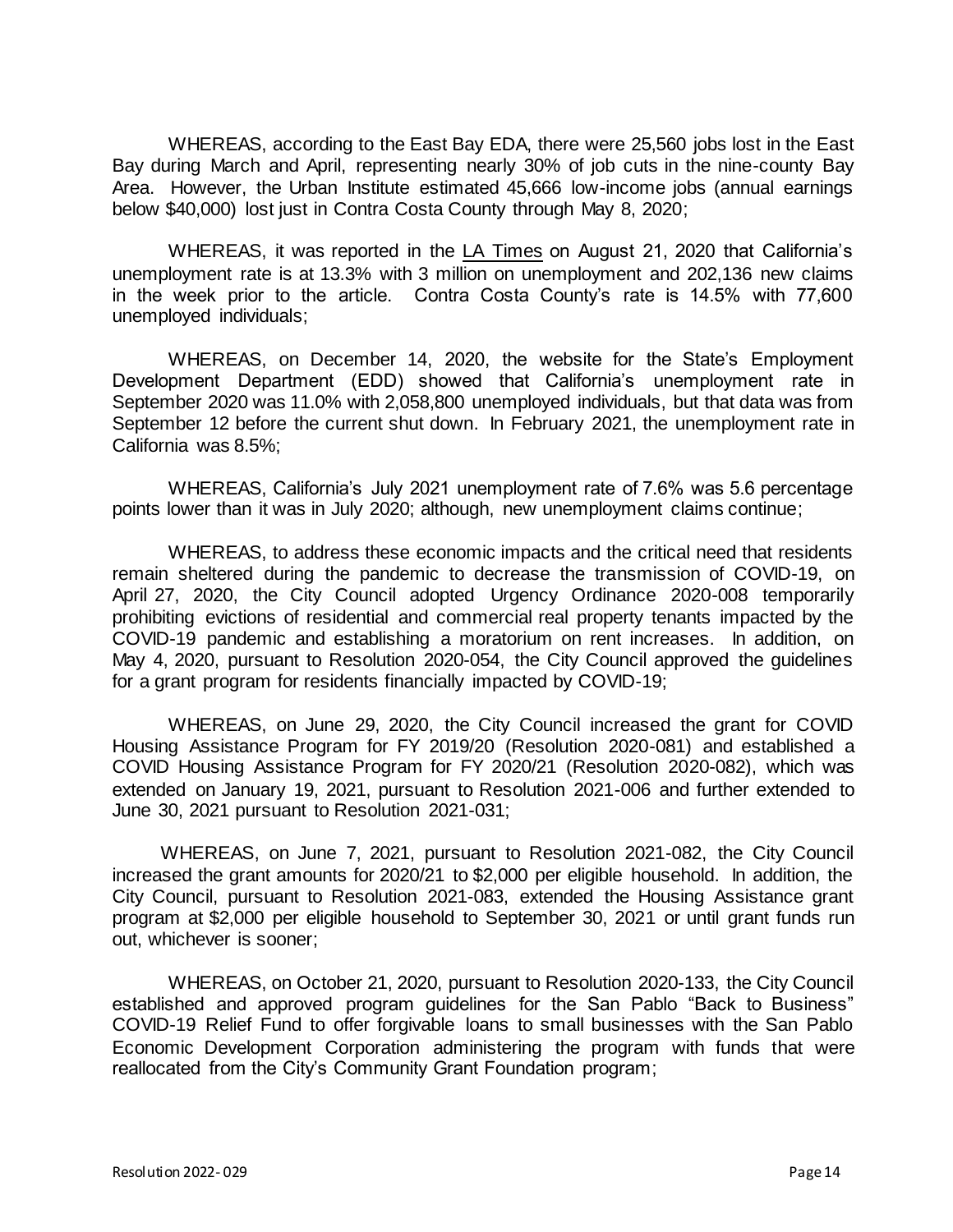WHEREAS, the City of San Pablo lost \$2.34 million in revenue for each month that Casino San Pablo was closed and continues to lose revenue with modified Casino operations due to public health restrictions, in addition to \$1.3 million every month from other City revenue sources, forcing a hiring freeze, suspension of all non-essential spending and layoff of part-time employees;

WHEREAS, the economic recovery from COVID-19 and its impacts are estimated to be in terms of years not months;

WHEREAS, the City received the 2021 payment of \$3.7 million of funding from the federal American Rescue Plan of 2021 (ARPA) in July 2021 and expects the second half in July 2022 and pursuant to Resolution No. 2021-104, the City Council directed staff to proceed with a Community Needs Assessment process to determine ARPA Funding Priorities and Allocations based on further staff analysis of ARPA eligible fund expenses;

WHEREAS, on October 4, 2021, pursuant to Resolution No. 2021-130, the City Council allocated the ARPA funds to a separate fund with \$3,706,733 earmarked for City revenue losses;

WHEREAS, in addition, during the past two years, the nation experienced civil unrest in the wake of the death of George Floyd while detained by a Minneapolis police officer on May 25, 2020, which has led to peaceful protests, but also to some rioting and looting in neighboring communities in violation of shelter-in-place and social distancing orders that could further exacerbate the spread of COVID-19 and placing additional demands on public safety resources, which are already taxed by COVID-19 issues;

WHEREAS, the City Manager/Director of Emergency Services recommends that the City Council extend the declaration of a local emergency; determine that the City Council and other Brown Act bodies in the City of San Pablo continue to meet remotely due to COVID-19 social distancing recommendations from Contra Costa Health Department; and confirm the additional actions taken by the Director of Emergency Services, including those actions taken since the last Council meeting:

1. Revised Modified City Operations Plan version 19 dated January 13, 2022 regarding rules for those entering City facilities and participating in City programs including the shutting down of City administrative offices until January 31, 2022;

WHEREAS, the City Council of the City of San Pablo hereby finds conditions of extreme peril to the health and safety of persons and property have continued within the City of San Pablo caused by COVID-19 including not only health impacts but economic impacts with many residents having jobs eliminated or hours reduced, as well as impacts to the City's own financial condition; these conditions are or are likely to be beyond the control of the services, personnel, equipment, and facilities of the City of San Pablo and require the combined forces of other political subdivisions to combat; and these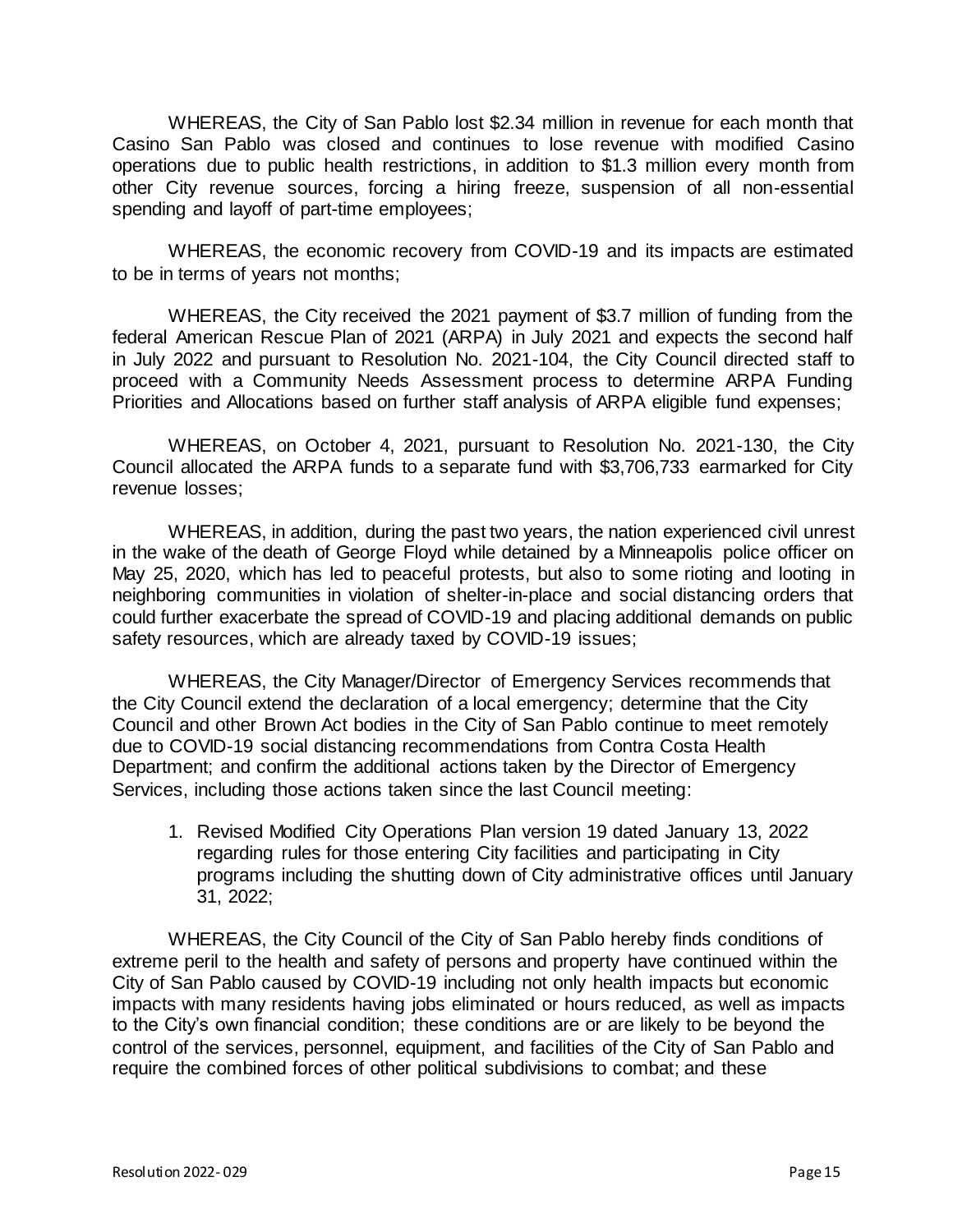conditions are of such extreme peril to warrant and necessitate the proclamation of the existence of a local emergency;

NOW, THEREFORE, BE IT RESOLVED by the City Council of the City of San Pablo that:

- 1. A local emergency continues to exist throughout the City of San Pablo commencing on or about 7:00 am on Monday, March 16, 2020 and shall be deemed to continue to exist until its termination is proclaimed by the City Council of the City of San Pablo;
- 2. All actions taken by the Director of Emergency Services and City Manager in response to this local emergency are confirmed; and
- 3. During the existence of said local emergency, the Director of Emergency Services and the Emergency Organization of the City shall continue to have the duties and responsibilities as set forth in Resolution 2020-034; and
- 4. In compliance with Assembly Bill 361 and the revised Government Code section 54953(e), the City Council has reconsidered the circumstances of the state of emergency and determines that the City Council, Local Successor Agency, City Housing Successor Agency, City of San Pablo Joint Powers Financing Authority, City Council Standing Committees, and Commissions subject to the Brown Act shall continue to meet remotely through tele-conference or video-conference given the following findings:
	- a. The emergency continues to impact the ability of the City Council, its Standing Committees and Commissions, as well as the staff and members of the public, from meeting safely in person; and
	- b. The Contra Costa County Health Department strongly recommends holding on-line (teleconferenced or video-conferenced meetings; and
- 5. Within the next thirty (30) days, a report on the most recent conditions of emergency and disaster shall be presented to this City Council so that this City Council may determine whether conditions of emergency and disaster still exist and whether the City Council and Brown Act bodies of the City of San Pablo shall continue to meet remotely.

\* \* \* \* \* \* \*